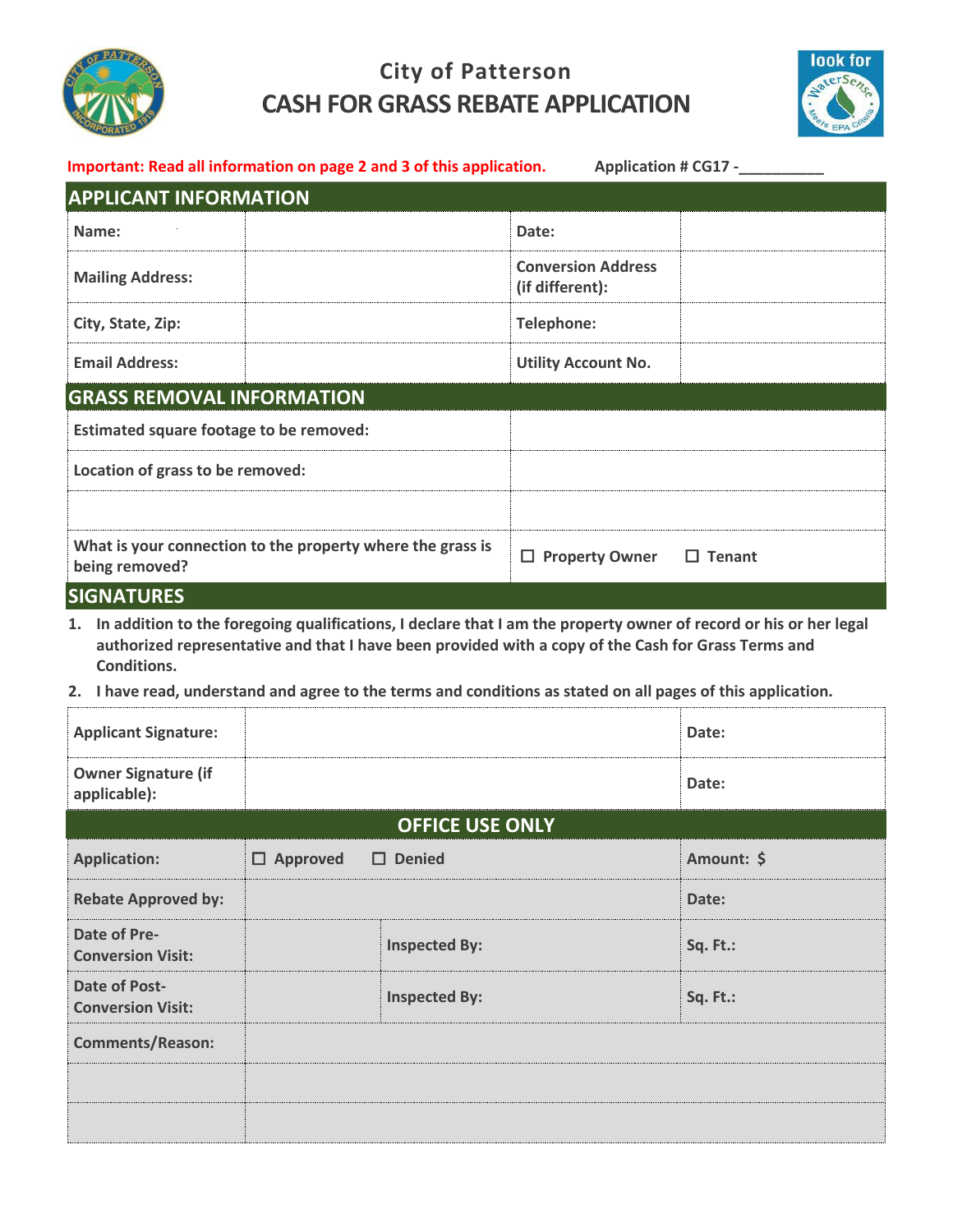

# **City of Patterson CASH FOR GRASS REBATE APPLICATION**



**Program Goal**: To encourage a permanent reduction in the amount of water used for landscaping.

**Background**: It is estimated that at least 20% of the city's water is used for irrigation, largely for turf areas. The city's Cash for Grass Pilot Program helps property owners convert water-thirsty grass to a water efficient landscape. The city will rebate customer based on the amounts below.

| <b>Rebate Amount</b>      | <b>Minimum Rebate Amount</b>       | <b>Maximum Rebate Amount</b>           |  |
|---------------------------|------------------------------------|----------------------------------------|--|
| \$1.00 per square foot of | \$200 (or 200 square feet of grass | \$2,000 (or 2,000 square feet of grass |  |
| grass removed             | removed)                           | removed)                               |  |

#### **How to Participate**:

- 1) Arrange an on-site pre-grass removal verification by calling the Public Works Department at (209) 895-8060.
- 2) If eligible, complete and submit the "Cash for Grass" application, along with the required documents. Applications can be found online at http://www.ci.patterson.ca.us/420/Rebate-Programs or picked up at City Hall.
- 3) After 90 days or once project is complete, arrange a post-grass removal and project verification by calling the Public Works Department (209) 895-8060.
- 4) Please allow up to (30) days for the rebate check to arrive after your post verification appointment.

### **Terms and Conditions**:

The rebate for removal is based off the square footage of grass removed. Under this program, grass must be replaced with drought tolerant plants and mulch and sprinklers must be replaced with a drip irrigation system. Rebates are based on a first-come, first-served basis; therefore, rebates will be limited. Funding for this program is approved for the current fiscal year only. Only one rebate will be allowed per household per fiscal year. The city of Patterson reserves the right to terminate this program at any time and for any reason. Complete terms and conditions for the program are below:

- Areas to be converted must receive their water from the city of Patterson and be located within the city limits. The applicant's utility account must be in good standing.
- Areas to be converted must be maintained lawns at a single-family, multi-family residence, or business with a dedicated irrigation system. **Dead lawns will not be eligible for a rebate**.
- At least 200 square feet of lawn must be converted. Smaller projects will be considered if they completely eliminate the front or back lawn of a single-family residence or business.
- **Rock gardens will not be allowed and potted pots do not count towards the required landscape.**
- In addition to the application, the applicant must submit a drawing or layout of the proposed conversion. The layout can be hand drawn but must show the following: placement of the house or building in proximity to the street and adjacent sidewalks, areas to be converted, and the proposed location of the material. Drawing must also include type of plants and the quantity of each.
- The city has a 50% landscape requirement for all front yard applications. After the improvement, the applicant must maintain at least 50% living material in front of the home. Again, potted plants are not considered living material.
- **EXECT** Credit will only we given for the following projects:
	- o Conversion of grass to drought tolerant landscape-To get full credit, the converted area must be completely converted to drought-tolerant landscape. To reduce evapotranspiration, exposed areas must be mulched with a 2-3 inch layer. Some types of rock and wood chips are acceptable types of mulch. The watering system to be installed must be a low volume drip irrigation system equipped with a pressure regulator, filter, and emitter. The system must be free of leaks and malfunctions. If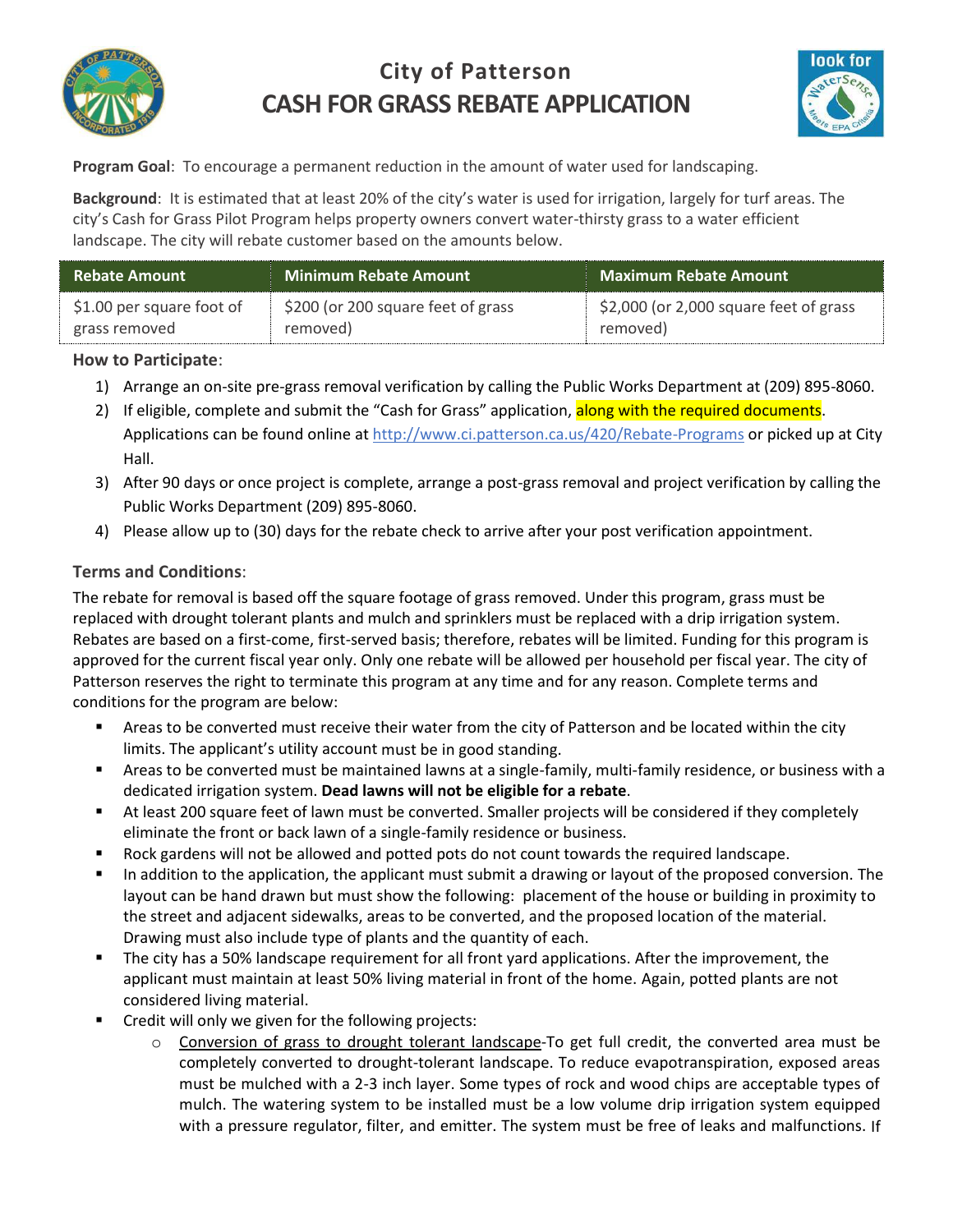

### **City of Patterson CASH FOR GRASS REBATE APPLICATION**



part of a lawn is converted, the sprinkler system must be properly modified to prove adequate coverage to the remaining lawn without spraying the converted area.

- $\circ$  Conversion of grass to artificial turf-If artificial turf is going to be used in any part of the conversion and a contractor is not doing it, the next steps must be followed:
- 1) Remove the existing landscape;
- 2) Prep and spread the base with approved material;
- 3) Stretch the turf and cut perimeter;
- 4) Nail edges;
- 5) Sand infill and brush.
- o The products installed must be permeable to water and air and must be non-flammable. Only polyethylene and nylon artificial turf products are eligible for rebates. Patio carpet and/or astro turf are ineligible. Product installed must have a minimum five (5) year manufacturer warranty. Artificial turf must not encroach upon living plants/trees and must end at least three inches (3") from the base of any plant/tree. **In order to receive credit, a photograph must be taken from every stage in the process.** Applicant must still meet the 50% landscape requirement for all front yard applications.
- o Conversion of turf to pavers-If pavers will be installed, pavers must remain ungrouted to allow for air and water to filtrate through. The type and size of the pavers must be submitted along with the application and layout of the project. Applicant must still meet the 50% landscape requirement for all front yard applications.
- $\circ$  Other Projects-The city is not opposed to other projects that may permanently reduce the amount of water being used, granted they meet the terms and conditions of the program. An inquiry can be made prior to the scheduling of the pre-verification visit.
- The applicant must participate in a pre-conversion site review conducted by the city prior to the removal of any lawn. Conversions that are initiated without the city's approval may be eligible, granted they meet the terms and conditions of the program and before pictures are provided. **No exceptions.**
- Conversions must be completed within three (3) months following receipt of the city's approval letter. Once the city receives the notice of conversion project completion, any wait time for the city final inspection shall not be counted against this three-month period of time.
- If the scope of work is changed during the duration of the project, the city must be notified immediately and before those changes take place. It is possible, the applicant may need to reapply depending on the change.
- Once the city is notified of a conversion project's completion, the city will conduct an inspection to verify program compliance. If the conversion fails inspection, the applicant will be permitted to bring the conversion project into compliance with the program terms and conditions for a period of thirty (30) days or the remainder of the three-month period, whichever is greater.
- Rebates may be considered taxable income.
- The city enforces only the terms and conditions of this agreement. The applicant is solely responsible for complying with any and all laws, regulations, policies, conditions, covenants and restrictions that may apply and for any and all liabilities arising out of a conversion project. Applicants are encouraged to consult any applicable covenants, conditions, and restrictions (CC&R) or neighborhood Homeowner's Associations (HOA) regulations that may apply to an anticipated conversion project prior to submitting an application with the city.
- If applicant belongs to an HOA, they must provide proof of acceptance prior to obtaining approval from the city.
- Applicants must also comply with all state and local laws relating to landscape maintenance in front of businesses and homes.
- The quality, maintenance, and appearance of the conversion are the exclusive responsibility of the applicant.